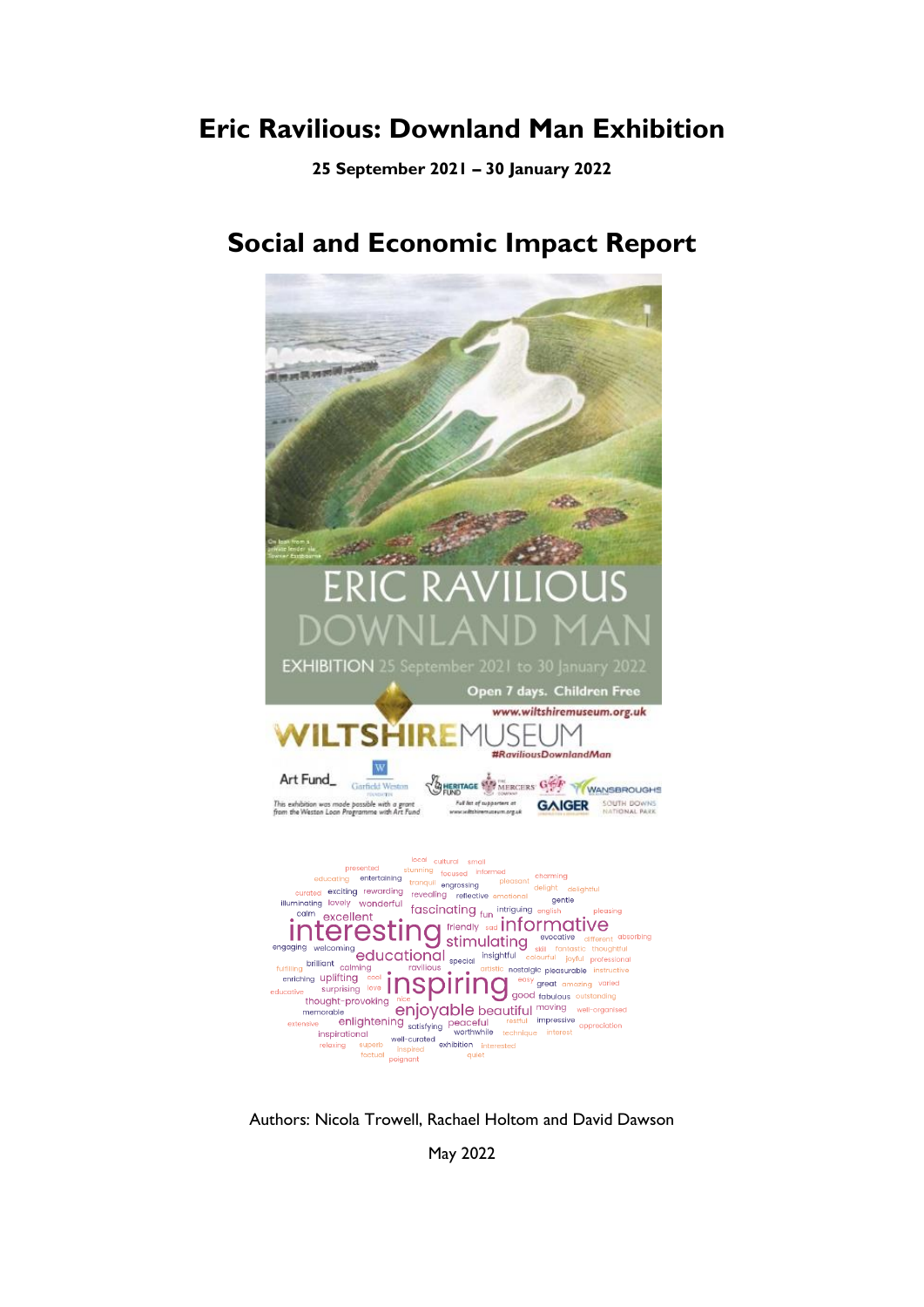## Contents

| Events which explored the link between Ravilious and the Wiltshire Downlands  15 |  |
|----------------------------------------------------------------------------------|--|
|                                                                                  |  |
|                                                                                  |  |
|                                                                                  |  |
|                                                                                  |  |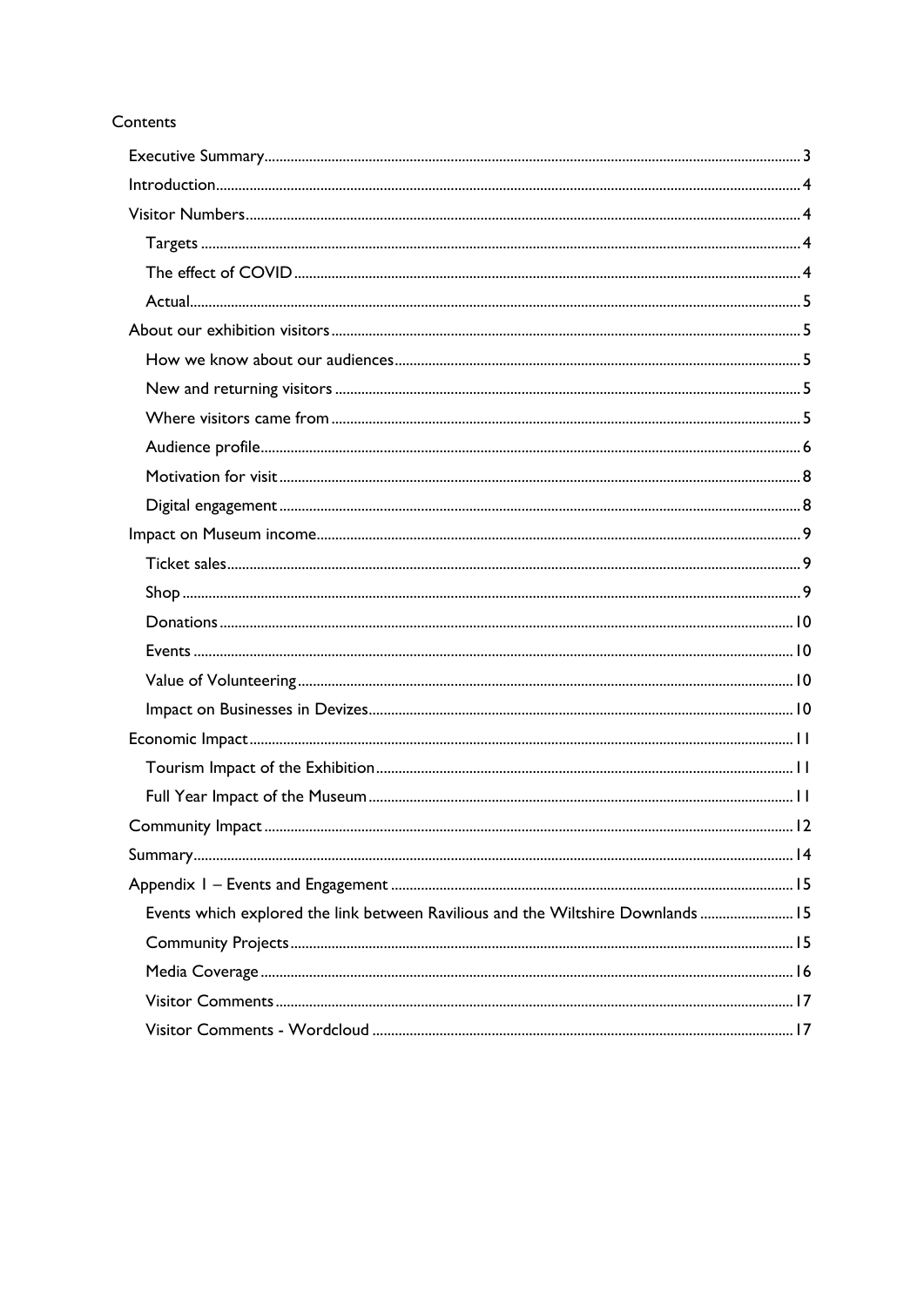# <span id="page-2-0"></span>**Executive Summary**

Eric Ravilious: Downland Man was the first large-scale exhibition held by the Wiltshire Museum. Key metrics were:-

- 12,225 visitors
- 69% were first-time visitors
- 120,000 views on social media
- 45,000 website visitors
- 50% of visitors came more than 33km (beyond Bath, Hungerford, Frome and Swindon)
- 72 volunteers gave 2,791 hours of their time, representing a value of £42,000
- 100% of volunteers said that the exhibition improved their well-being
- 98% of volunteers intended to continue volunteering with the Museum
- £50,000 in admission income
- £70,000 in shop sales
- 2,000 catalogues sold, 500 sold through our online shop
- £389,926 direct tourism impact of our visitors on the local economy (spend in cafes, restaurants, hotels, shops etc)
- £991,0202 full year economic impact of the Museum in the local area (tourism impact plus impact of staff employed, procurement of services etc)
	- o £247 generated for each £1 of revenue grant from Devizes Town Council
	- $\circ$  £77 generated for each £1 of revenue grant from Wiltshire Council
- 1 Royal visit by Camilla, Duchess of Cornwall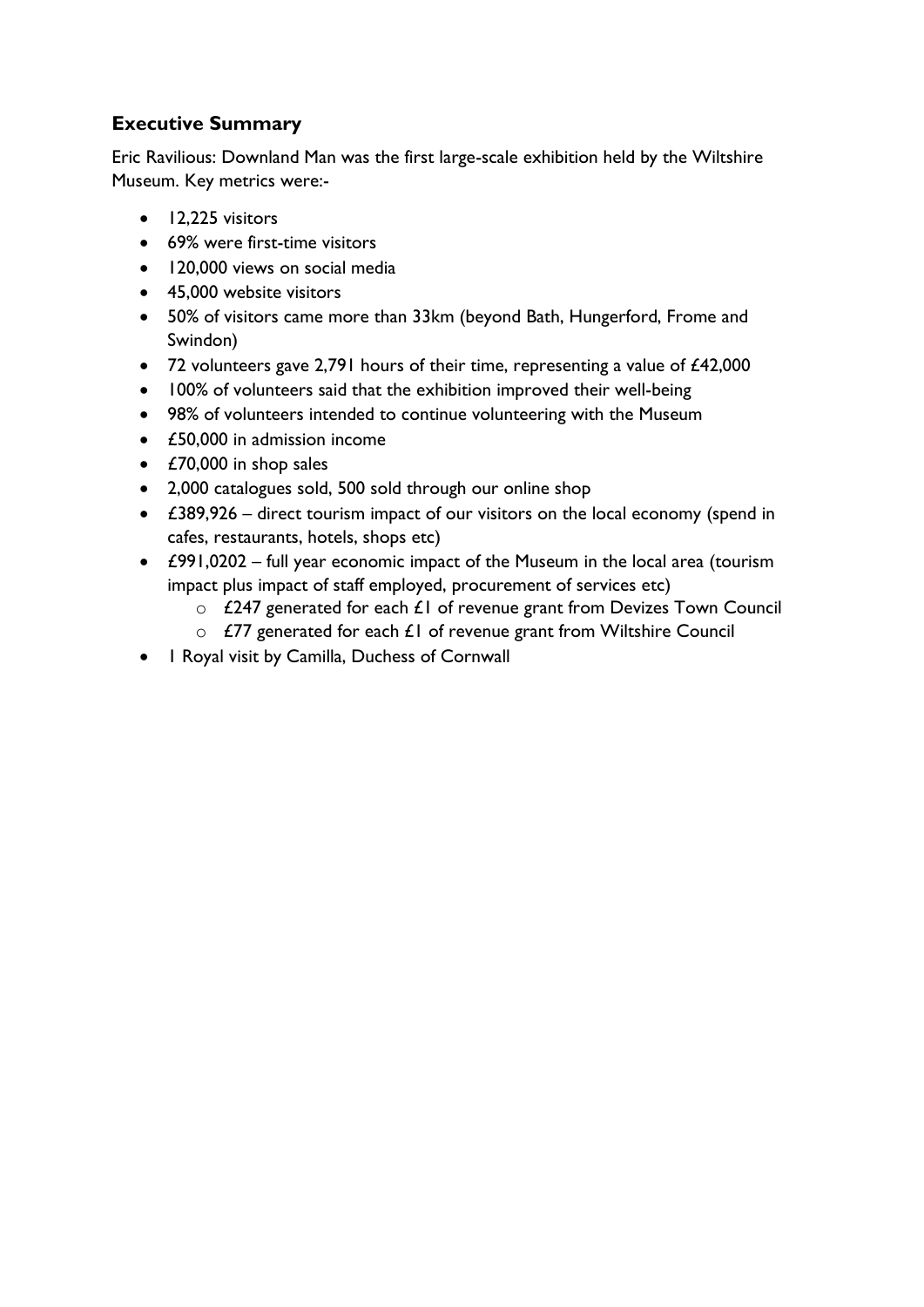## <span id="page-3-0"></span>**Introduction**

The Eric Ravilious: Downland Man exhibition was held between 25 September 2021 and 30 January 2022. The exhibition explored Eric Ravilious' lifelong love of the Wiltshire and Sussex Downs. These were areas he painted frequently, inspired particularly by the relationship between landscape and people. The exhibition, masterminded by guest curator James Russell, offered a new view of the artist as a chronicler of the landscape he knew so well - exploring this attraction and relating it to the national fascination with downland landscapes, mythology, and archaeology, which gripped Britain between the wars.

This was a ground-breaking exhibition, the first ever specifically on this theme. It brought together 24 works never seen together before such as 'The Westbury Horse', 'The Wilmington Giant', 'Chalk Paths' and coastal pictures including 'Beachy Head', 'Shelling by Night', and 'Coastal Defences'.

The exhibition was accompanied by a community engagement programme and a series of events, held at the Museum, in the Wiltshire landscape and online.

Our aims for the exhibition were to:-

- 1. Create a ground-breaking exhibition with a legacy of new research.
- 2. Strengthen partnerships with national museums introducing national level exhibitions to a successful small rural museum.
- 3. Promote feelings of wellbeing and connection with the beautiful Downland landscape.
- 4. Build new audiences, both locally and nationally, by bringing a higher calibre of art to the area.
- 5. Enhance our reputation as a leader in local cultural provision.
- 6. Help us on our way to a larger, more sustainable home for the Museum at the Devizes Assize Courts.

This report is an edited version of the extensive evaluation carried out for the main funders of the exhibition – Garfield Weston through Art Fund, Arts Council England and the National Lottery Heritage Fund.

## <span id="page-3-1"></span>**Visitor Numbers**

## <span id="page-3-2"></span>**Targets**

We set a target of 6,600 visitors for the exhibition. This was based on a 3-year pre-COVID average of 1,600 museum visitors in the same period and a target of 5,000 additional visitors.

We also set a series of targets for our online reach, including our website as well as our Facebook, Twitter and Instagram accounts.

## <span id="page-3-3"></span>**The effect of COVID**

The exhibition was significantly impacted by the COVID pandemic. The exhibition has been planned to take place in 2020, but was delayed by 12 months. When the exhibition opened, we had a number of measures in place to reduce the risk of COVID transmission, including a cap on numbers of visitors in the gallery. We also cancelled our planned marketing campaign to encourage Group visits. During the run of the exhibition there was a significant fuel shortage in September and October and the COVID Delta variant peak in December and January meant that our COVID restrictions remained in place. This had a significant impact on the visitors attending, as people were concerned about visiting the exhibition and, particularly in January, we were operating at peak capacity, even though we extended our opening hours for the last 2 weeks of the exhibition.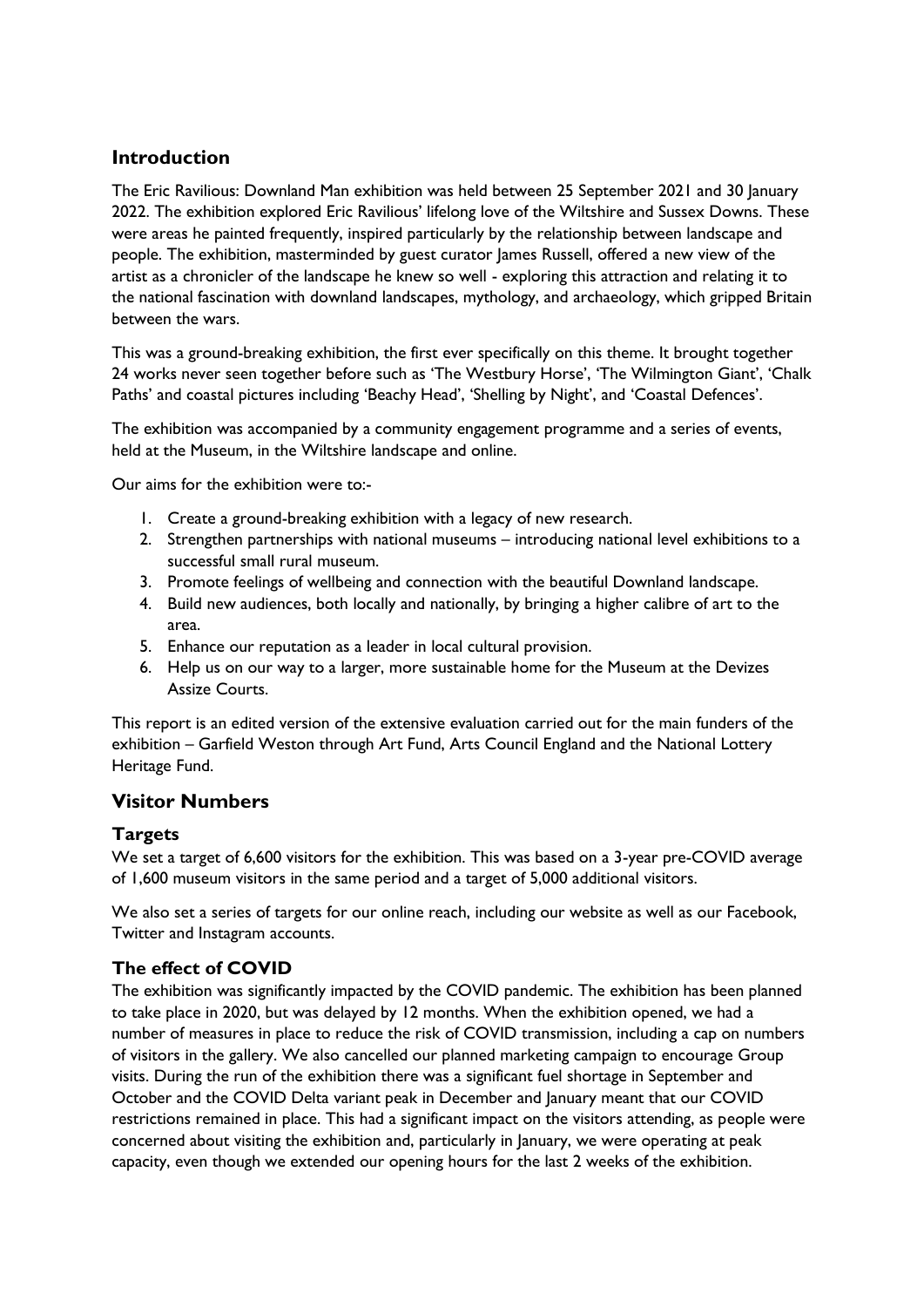# <span id="page-4-0"></span>**Actual**

The exhibition was attended by 12,250 visitors, meaning that we more than doubled our target for the number of additional visitors.

A total of 781 people attended associated events.

We beat our targets for our digital audiences, reaching 1.2 million people on social media and 45,000 visitors to our website.

## <span id="page-4-1"></span>**About our exhibition visitors**

## <span id="page-4-2"></span>**How we know about our audiences**

We use a range of methodologies to find out about our audiences. These include:-

- Over 600 people completed a paper-based survey in the Museum. The methodology has been developed by The Audience Agency and is used by all National Portfolio Organisations in England funded by Arts Council England. An online dashboard provides detailed information, including audience profiles.
- Over 3,300 people booked their tickets using ArtTickets software, developed by ArtFund.
- Gift Aid declarations completed at the Museum

Postcode data was analysed using Open Audience - https://openaudience.org/ .

#### <span id="page-4-3"></span>**New and returning visitors**

|                                       | $2019 - 2020$ | <b>Ravilious</b> |
|---------------------------------------|---------------|------------------|
| Visitors who have not visited before. | 66%           | 59%              |
| Last visited more than a year ago.    | 16%           | 31%              |
| Last visited $2 - 10$ years ago.      | ា%            | 21%              |

## Analysis

Unsurprisingly, these figures reflect the impact of COVID-19. Anecdotally, many visitors commented that they had not visited the museum for many years. It is clear this exhibition reached many new audiences and attracted many local people keen to enjoy an art exhibition after two years of pandemic. There was a distinct increase in lapsed visitors returning to the Museum compared to other years.

## <span id="page-4-4"></span>**Where visitors came from**

**Audience Finder Survey data**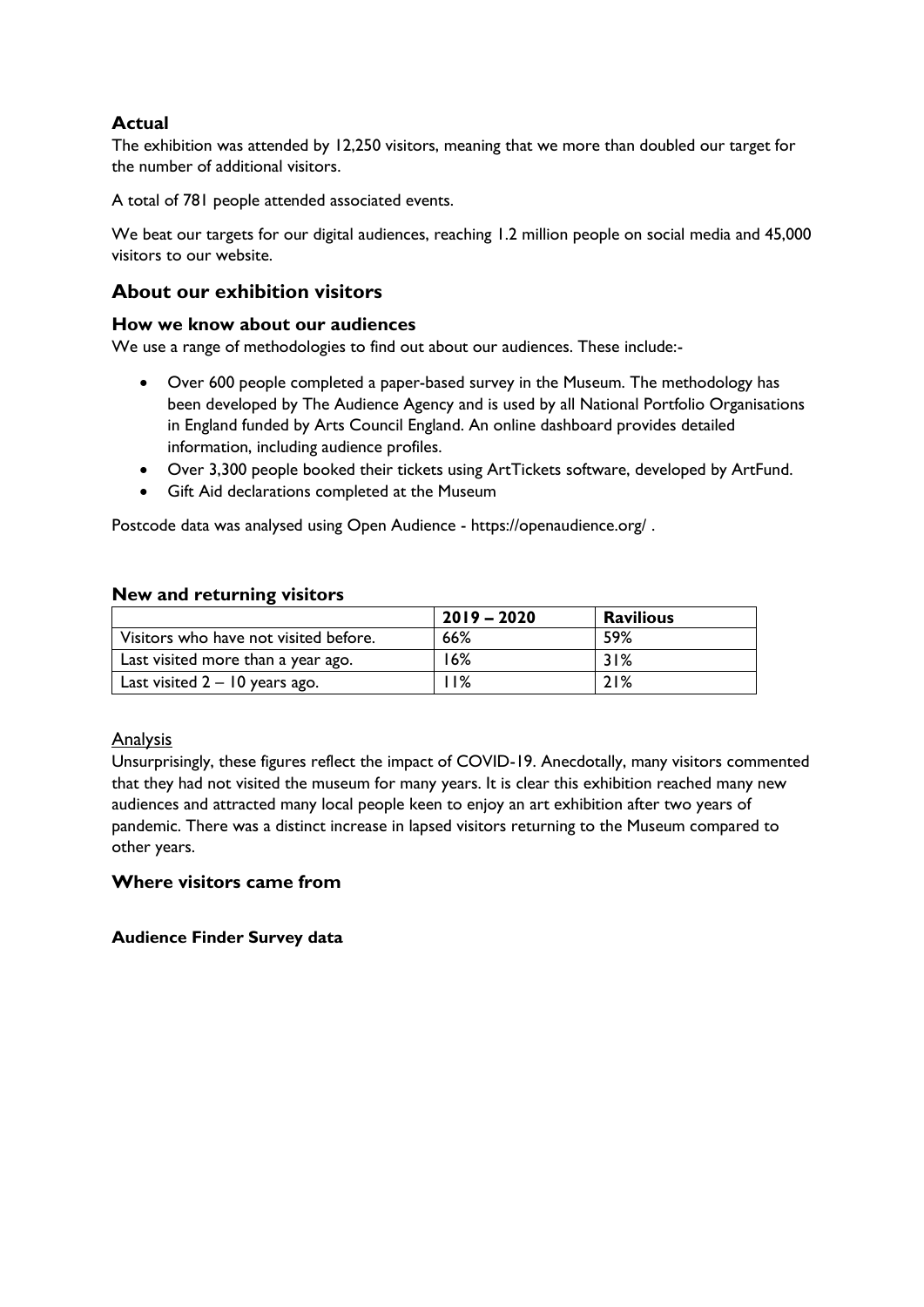

#### **Online ticket purchasers**



Half of those who bought tickets for the Exhibition live more than 33km from Devizes. This means that they travelled from beyond Bath, Swindon, Hungerford and Frome.

In general terms, this means that over half of the visitors to the exhibition came from outside Wiltshire.

## **Analysis**

The Ravilious exhibition attracted people from across the country. On the opening day of the exhibition, staff spoke to people who had travelled from Cornwall, Kent and Newcastle-upon-Tyne. While the museum attracts a broad audience, there was a significant increase in the distance that people had travelled.

## <span id="page-5-0"></span>**Audience profile**

| <b>Visitor Profile</b>                        | 2019 - 2020 | <b>Ravilious</b> |
|-----------------------------------------------|-------------|------------------|
| Visitors aged over 65 years.                  | 30%         | 50%              |
| Percentage of visitors who are of an ethnic   | 2%          | 2%               |
| minority                                      |             |                  |
| Proportion of people identifying as disabled. | 17%         | 11%              |
| (not those who did not want to disclose).     |             |                  |
| Non-binary visitors                           |             |                  |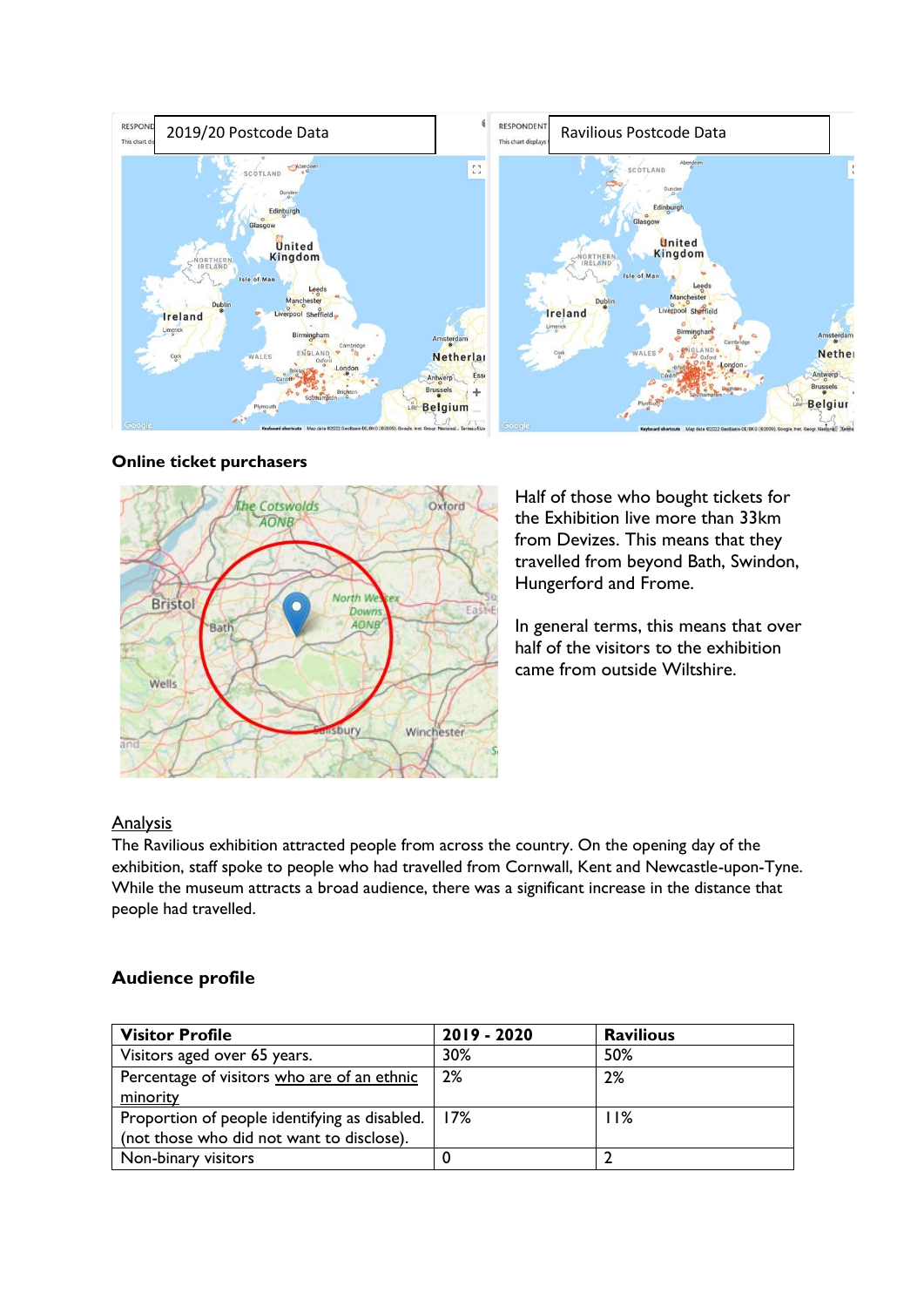| Male / Female               | 30% male 70%      | 68% Female, 32% Male     |
|-----------------------------|-------------------|--------------------------|
|                             | female            |                          |
| Comuterland Culturebuffs*   | 18.6%             | 27%                      |
| Dormitory Dependables*      | 16%               | 21%                      |
| Home and Heritage*          | 18%               | 18%                      |
| <b>Experience Seekers *</b> | 6%                | 9%                       |
| <b>Facebook families</b>    | 3                 |                          |
| Group sizes:                | 34% in pairs      | 52% attended in pairs.   |
|                             | 17% alone         | 19% visited alone.       |
| Companion ages:             | 16 and over - 72% | 16 and over - 94%; under |
|                             | under $16 - 28%$  | $16 - 6%$                |

\* Please see attached sheet for brief description of segments.



#### **Socio-Economic Background**

Job type comparison between Ravilious visitors and general population

| Social<br>Grade | Description                                                                             |
|-----------------|-----------------------------------------------------------------------------------------|
| AB              | Higher & intermediate managerial, administrative, professional<br>occupations           |
| C1              | Supervisory, clerical & junior managerial, administrative,<br>professional occupations  |
| C <sub>2</sub>  | Skilled manual occupations                                                              |
| DE              | Semi-skilled & unskilled manual occupations, Unemployed and<br>lowest grade occupations |

## **Analysis**

Most visitors were white professionals aged over 50. The demographic of our county and the surrounding area is mostly white, but we did see more people from ethnic minorities visit this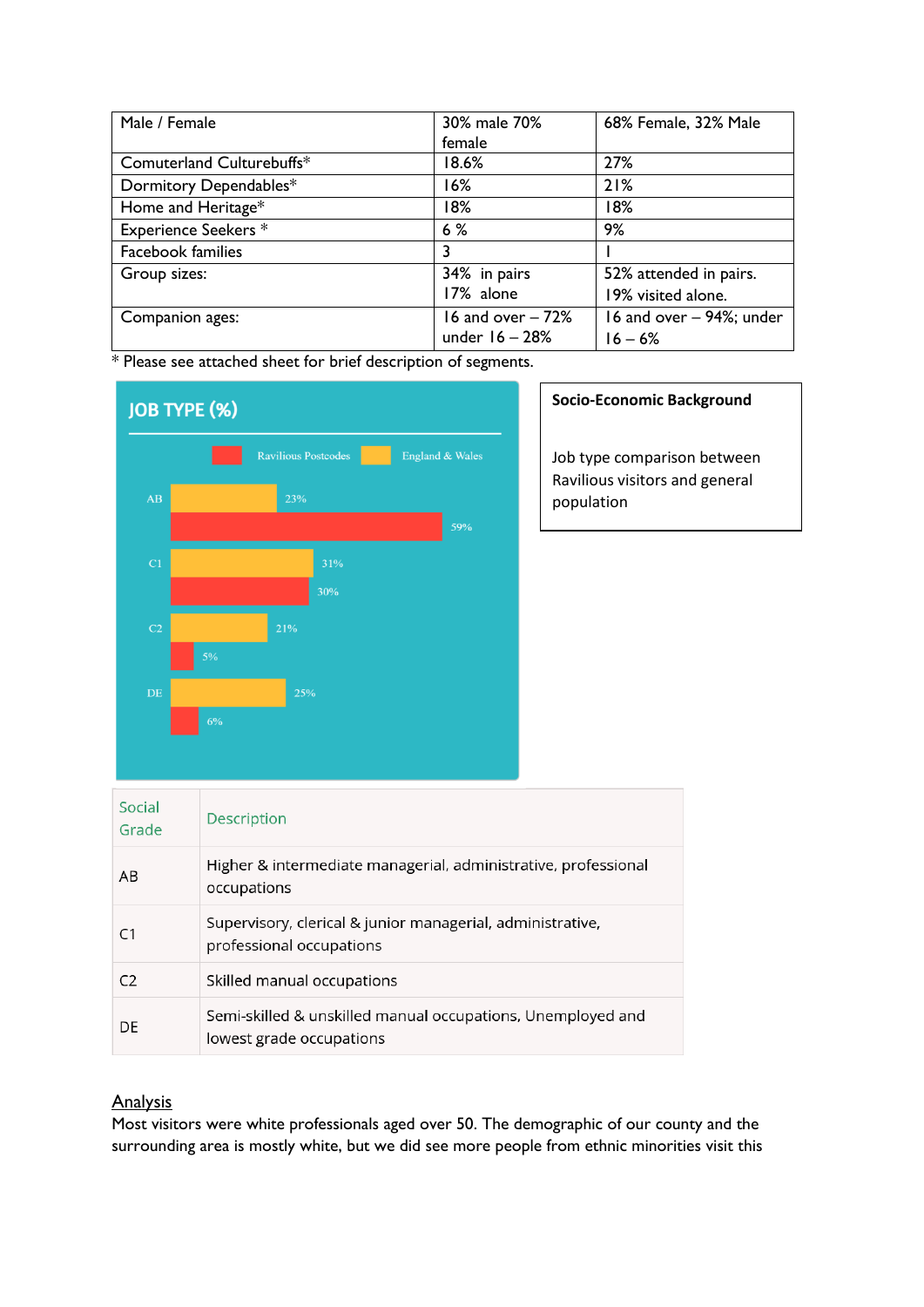exhibition. In fact, the 2% figure for ethnic minority visitors represents a very slight increase on previous years.

The gender balance of the audience was more even male/female than the survey suggested. However, we noticed more women completed the form than men.

The exhibition was targeted at an older age-group. This is highlighted in our comparison year of 2019-20, which saw 30% of visitors aged over 65, where we held a highly successful family-friendly exhibition which saw a large increase in families with under 16-year-olds.

## <span id="page-7-0"></span>**Motivation for visit**

|                                    | 2019 - 2020 | <b>Ravilious</b>               |
|------------------------------------|-------------|--------------------------------|
| To learn something                 | 63%         | 54%                            |
| To be inspired                     | 20%         | 47%                            |
| To be intellectually stimulated    | 25%         | 48%                            |
| Other                              | 26%         | 22% (most mentioned Ravilious) |
| Spend time with friends and family | 38%         | 24%                            |
| Professional reasons               | 6%          | 3%                             |
| Academic reasons                   | %ا          | 2%                             |

\* People are able to make multiple choices on the survey

# <span id="page-7-1"></span>**Digital engagement**

| <b>Website</b> | 2019/2020 total<br>period | September<br>2019-January<br>2020 | <b>Ravilious (September</b><br>2021 – January 2022) |
|----------------|---------------------------|-----------------------------------|-----------------------------------------------------|
| Website views  | 46,000                    | 21,000                            | 45,000                                              |

| <b>Social Media</b>                        | <b>April - August</b><br>2021 | <b>Ravilious</b><br>(September 2021 -<br>January 2022) |
|--------------------------------------------|-------------------------------|--------------------------------------------------------|
| Instagram follower increase                | 192                           | 689                                                    |
| Instagram follower increase %              | 9%                            | 32%                                                    |
| Instagram engagement average               | 675                           | 2,245                                                  |
| Instagram accounts reach during exhibition | 7892                          | 25,000                                                 |
| <b>Twitter new followers</b>               | 200                           | 611                                                    |
| Twitter follower increase %                | 2.6%                          | 8%                                                     |
| <b>Twitter impressions</b>                 | 700,000                       | 930,000                                                |
| Facebook new page likes                    | 425                           | 422                                                    |
| Facebook new likes %                       | 8.5%                          | 8%                                                     |
| Facebook reach                             | 200,000                       | 231,000                                                |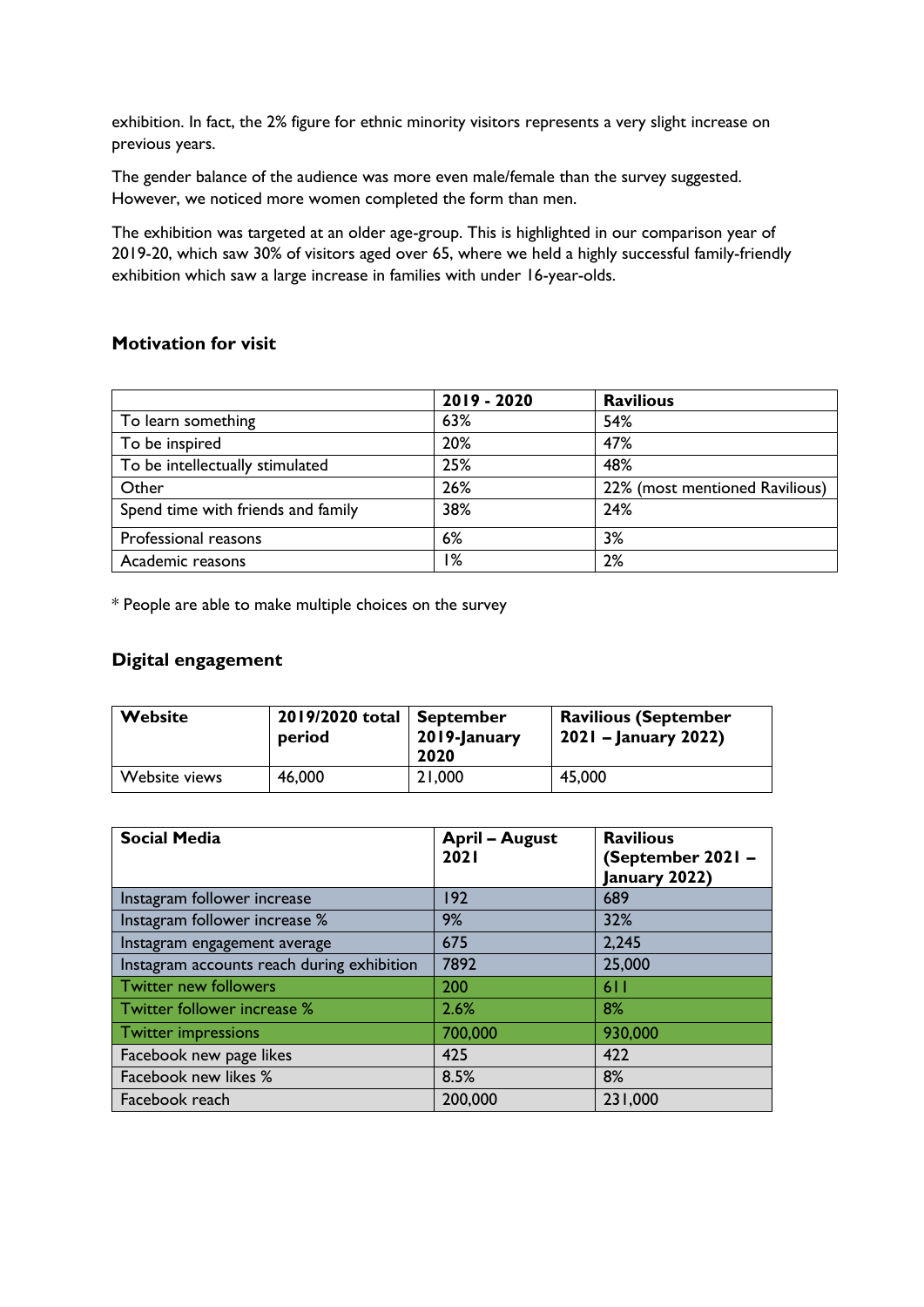

## Analysis

Our social media following and engagement levels increased hugely during the exhibition period, especially Instagram and Twitter. It was very noticeable from comments and likes that most new followers had joined because they were interested in the exhibition or had enjoyed it and wanted to find out more about us and what we were up to next. Higher engagement levels and a steady increase in followers continued after the exhibition closed, with new audiences clearly wanting to maintain their link with the Museum.

## <span id="page-8-0"></span>**Impact on Museum income**

## <span id="page-8-1"></span>**Ticket sales**

The exhibition was attended by 12,252 people. The standard admission fee was £6 (£6.50 with Gift Aid), £5 concessions (£5.50 with Gift Aid). The Museum also has a number of specific offers including free entry to Art Fund members and members of our Wessex Museums partner organisation and reduced entry to English Heritage members.

We encouraged people to book in advance through our website using ArtTickets in order to manage the number of people in the gallery to avoid overcrowding and maintain safety during COVID. Approximately half of our visitors booked their tickets online.

During the run of the Ravilious exhibition, admission income was £53,499.

<span id="page-8-2"></span>

| .,<br>.,<br>۰. |
|----------------|
|----------------|

|                                                               | 2019         | <b>Ravilious</b>                                                     | Growth          |
|---------------------------------------------------------------|--------------|----------------------------------------------------------------------|-----------------|
| Income raised from themed retail<br>products.                 | N/A          | Gross: £21,610.43<br>Net: £18,763.38<br>Catalogues.<br>£16,000 (Net) | N/A             |
| Income raised from normal retail<br>products, including shop. | £8,900 (net) | £45,000 (net)                                                        | 5-fold increase |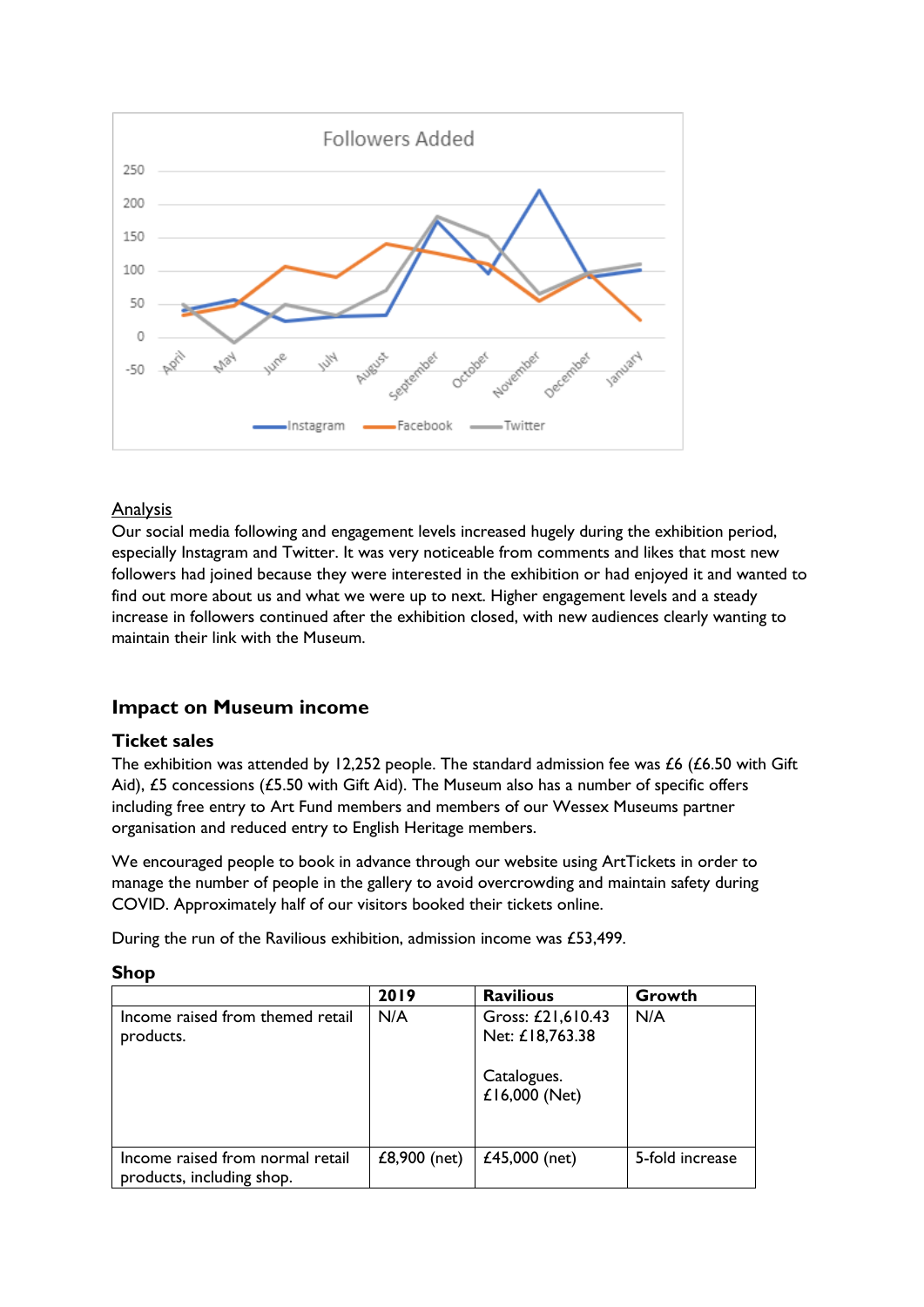These figures exclude sales through our online shop.

We sold almost 2,000 exhibition catalogues, with over 500 sold online. Catalogues were sent to a number of European countries as well as China, US, Canada and Australia

#### <span id="page-9-0"></span>**Donations**

|                                  | 2019 | <b>Ravilious</b>    | Growth          |
|----------------------------------|------|---------------------|-----------------|
| Level of donations from visitors | £400 | £1,640              | 4-fold increase |
| Amount of higher level donations | £0   | $£4,100$ (donations |                 |
| and sponsorship                  |      | + corporate         |                 |
|                                  |      | sponsorship)        |                 |

## <span id="page-9-1"></span>**Events**

|                             | 2019 | <b>Ravilious</b> | Growth |
|-----------------------------|------|------------------|--------|
| Income raised from themed   | n/a  | £3.050           | n/a    |
| events, talks or workshops. |      |                  |        |

## <span id="page-9-2"></span>**Value of Volunteering**

The Museum has always been generously supported by our team of volunteers, who undertake a wide variety of roles including front of house, maintenance, and collections. A total of 72 volunteers helped during the exhibition.

Visitors to the Museum are usually welcomed by a volunteer at our reception and shop. During the exhibition, the security requirements meant that we needed two engagement volunteers at all times when the exhibition was open. During busy periods, particularly weekends and in the closing weeks, we also often had two reception volunteers at the front desk.

| The National Lottery Heritage Fund have a<br>methodology for calculating the value of the time<br>that volunteers give to organisations, which is linked<br>to the skills required for the role.<br>See the guidance at<br>https://www.heritagefund.org.uk/funding/national- |  | We use a standard rate to calculate<br>the value of your volunteer time:          |                               |
|------------------------------------------------------------------------------------------------------------------------------------------------------------------------------------------------------------------------------------------------------------------------------|--|-----------------------------------------------------------------------------------|-------------------------------|
|                                                                                                                                                                                                                                                                              |  | Professional volunteer<br>(for example, accountancy per hour<br>or teaching)      | £50                           |
|                                                                                                                                                                                                                                                                              |  | Skilled volunteer (for<br>example, leading<br>a guided walk)                      | <b>F20</b><br><b>per hour</b> |
| lottery-grants-heritage-250k-5m/help-notes                                                                                                                                                                                                                                   |  | Volunteer (for example,<br>clearing a site or acting<br>as a steward at an event) | £10<br>per hour               |

We used the Better Impact system to recruit our volunteers and manage rotas. The system recorded that our team volunteered 2791 hours of their time during the exhibition, representing a financial value of £41,857.

#### <span id="page-9-3"></span>**Impact on Businesses in Devizes**

We surveyed a number of businesses in Devizes, asking them about their views on the exhibition. They told us that they noticed an increase in business and welcomed the impact at a time when COVID restrictions and uncertainty was having a significant impact.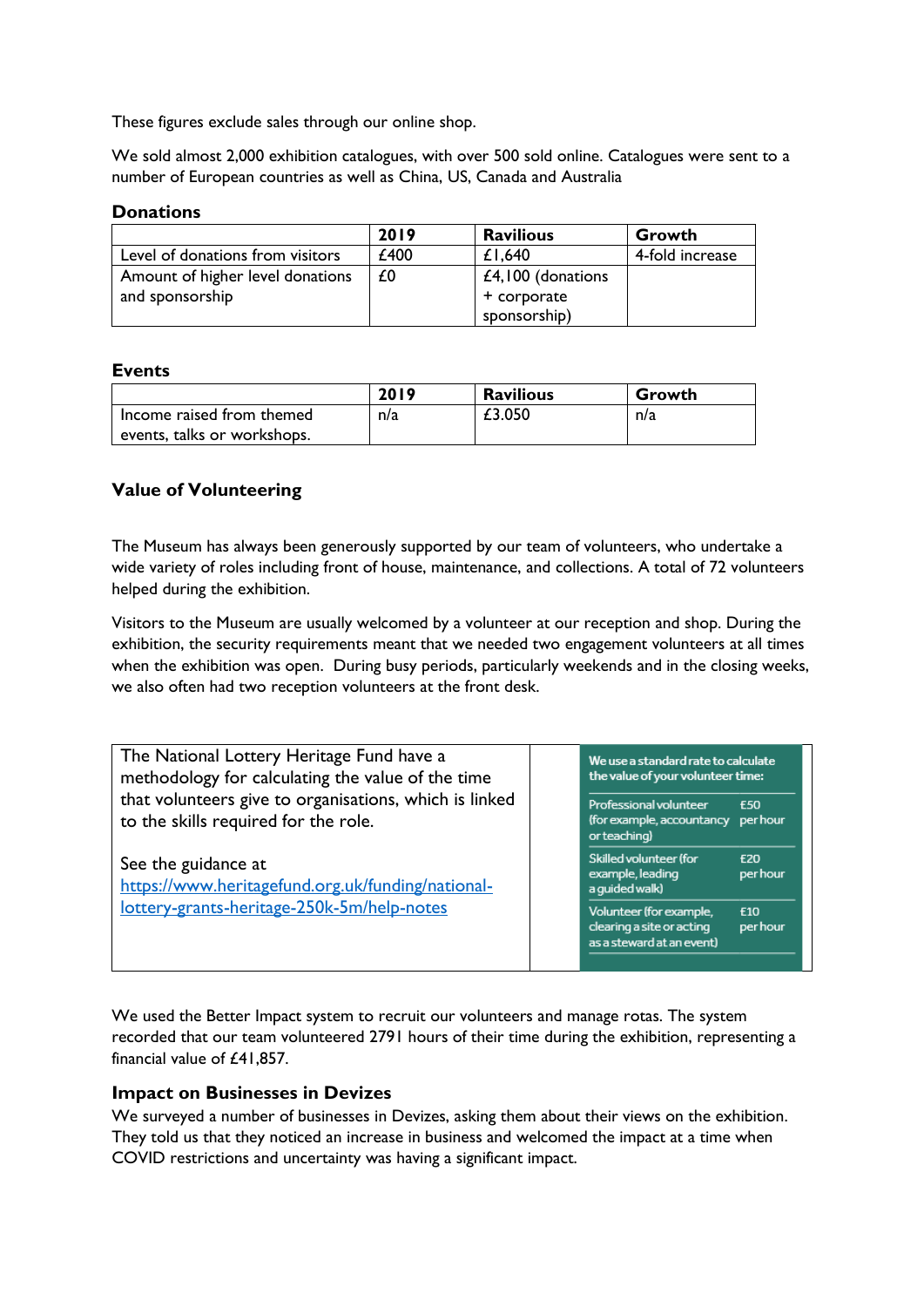- "We've definitely had customers telling us they've come to Devizes for the exhibition, many have not visited the town for years." *Spirit Fashion – independent fashion retailer*
- "During this period we noticed an uptake in sales, particularly in mid-September. We also had coaches of tourists coming in and asking for directions for the Museum" *Costa Coffee*
- "[Exhibitions like this] give people a reason other than the market to visit the town." *Café Nero*
- "We had people stay at The Peppermill specifically to go and see the exhibition, they came from miles away! Also we have mentioned the exhibition to guests who went along to the Museum and were very impressed." *Peppermill Hotel and Restaurant*
- "There is no doubt that we benefited hugely from the Ravilious exhibition, in the number of customers, increased footfall and the type of customer. Not purely in financial terms, but also in terms of increasing and improving the profile of the business." *Urban Rustics – independent gift and home furnishing retailer*

# <span id="page-10-0"></span>**Economic Impact**

## <span id="page-10-1"></span>**Tourism Impact of the Exhibition**

The Association for Independent Museums has established a methodology for measuring the economic contribution to the local area.

See [https://aim-museums.co.uk/aim-report-toolkit-highlights-significant-economic-impact](https://aim-museums.co.uk/aim-report-toolkit-highlights-significant-economic-impact-independent-museum-sector/)[independent-museum-sector/](https://aim-museums.co.uk/aim-report-toolkit-highlights-significant-economic-impact-independent-museum-sector/)

The methodology for measuring the Tourism impact is based on identifying the proportion of adult local, day and overnight visitors and using the spend per head figures from VisitBritain to identify the value of the visitor spend in the local area, which includes meals, entertainment, parking, shop purchases and accommodation. We analysed the postcode data of the 3,300 purchasers of online tickets to estimate these proportions.

| <b>Number of Visitors</b> |        |              | % Local  | % Day    | % Overnight |
|---------------------------|--------|--------------|----------|----------|-------------|
| Total                     | 12,500 |              | 29       | 48       | 23          |
| Child                     | 400    |              |          |          |             |
| Adult                     | 12,100 |              | 3,509    | 5,808    | 2,783       |
| Spend                     |        | <b>Wilts</b> | £15.18   | £30.36   | £57.61      |
| Impact                    |        |              | £53,267  | £176,331 | £160,329    |
| <b>Overall total</b>      |        |              | £389,926 |          |             |

## <span id="page-10-2"></span>**Full Year Impact of the Museum**

The AIM Economic Impact model identifies the full effect of staff employment and spending on Goods and Services by the Museum. Given that the Museum was either closed during lockdown, or with significantly reduced numbers of visitors, combining the Tourism Impact of the Ravilious exhibition and the full year measures for Employment and Spend on Goods and Services gives a reasonable picture of the impact of the Museum over the full Financial Year from April 2021 to March 2022.

| Level I Tourism Impact            | £389,926 |
|-----------------------------------|----------|
| <b>Level 2 Employment Impacts</b> |          |
| Direct FTE                        | 9        |
| Leakage ratio                     | 0        |
| Displacement ratio                | 0.25     |
|                                   |          |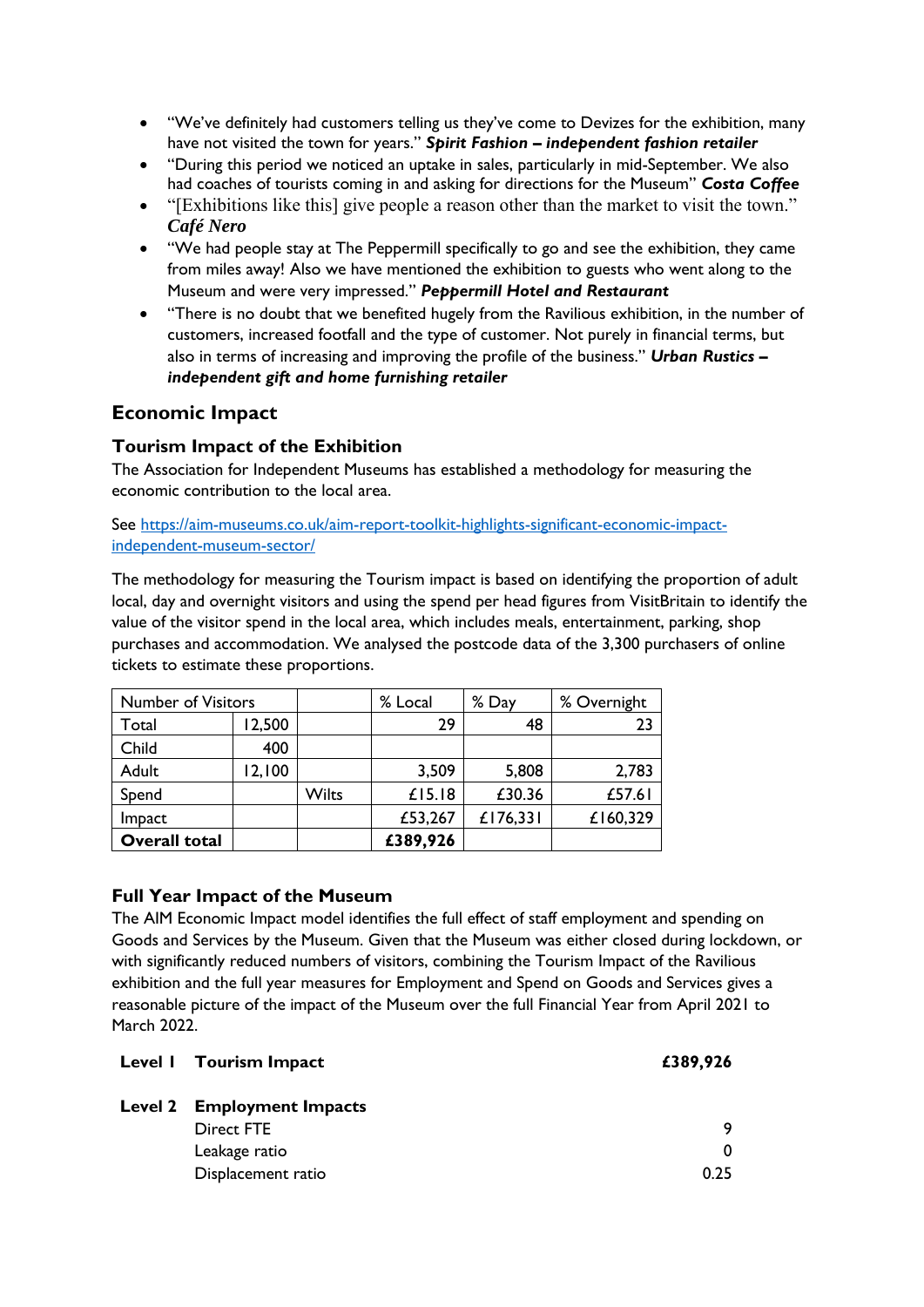|                | Indirect and Induced Employment (AIM formula)<br>Total direct, indirect and induced employment |                                               | 6.1<br>15.1 | jobs |
|----------------|------------------------------------------------------------------------------------------------|-----------------------------------------------|-------------|------|
|                | Value of each job                                                                              | (ONS Average for SW is £33,000)               | £25,000     |      |
|                | <b>Total Value of Employment</b>                                                               |                                               | £376,875    |      |
| <b>Level 3</b> |                                                                                                | <b>Impacts of Spend on Goods and Services</b> |             |      |
|                | Direct spend on Goods and Services                                                             |                                               | £175,000    |      |
|                | Leakage                                                                                        |                                               | 0.5         |      |
|                | Displacement                                                                                   |                                               | 0.375       |      |
|                | Indirect and induced spend (AIM formula)                                                       |                                               | £49,219     |      |
|                |                                                                                                | Total direct, indirect and induced spend      | £224,219    |      |
|                | <b>Total Economic Impact FY</b>                                                                |                                               |             |      |
|                | 2021-2022                                                                                      |                                               | £991,020    |      |

## **Wiltshire and Devizes Town Councils: Return on Investment**

- Devizes Town Council Annual Grant £4,000. Return on Investment: £247.75 for each £1 in grant
- Wiltshire Council Annual Grant  $£12,850$ . Return on Investment:  $£77.12$  for each  $£1$  in grant

## <span id="page-11-0"></span>**Community Impact and wellbeing**

The exhibition took place during a time of huge uncertainty due to the COVID19 pandemic.

The pandemic directly and indirectly impacted the health and wellbeing of millions. The Centre for Mental Health estimates that up to 10 million people, including 1.5 million children and young people under 18, may need mental health support in the aftermath of the pandemic.

The exhibition and associated events brought much needed joy to people. For visitors, it encouraged reunited with friends and exploration of the beautiful downland landscape. For volunteers, a rebuilding of confidence and chance to make friends.

## **Impact on volunteers**

32 new volunteers joined our team during the exhibition, a significant increase from the 55 volunteers who were already supporting our work. A further 25 were returning volunteers who had not been physically in the building for over a year as a result of COVID. 84% cited impacts of the pandemic as one of the core reasons they were interested in volunteering/wanted to return – including to help regain confidence in leaving the house, to help with loneliness and sense of purpose, and to develop skills/confidence after redundancy.

At the end of the exhibition, 100% of volunteers reported that volunteering had had a positive impact on their health and wellbeing. 98% of volunteers chose to continue with the team after the close.

## **Impact on visitors**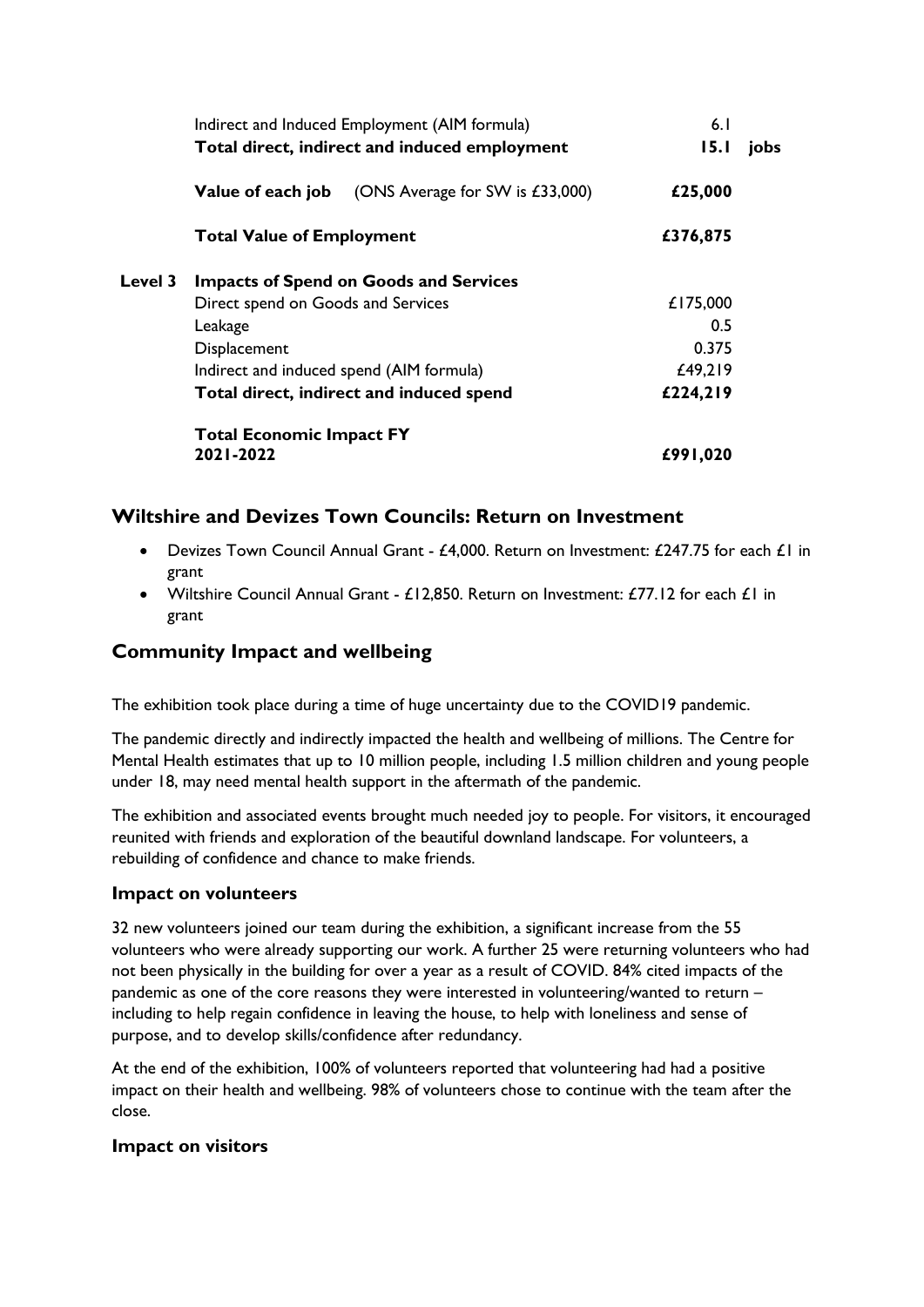Visitor feedback for the exhibition was overwhelmingly positive. Many comments were related to the impact of the pandemic and an appreciation for a slice of normality.

*From visitor survey:* 

- "The whole atmosphere was welcoming, encouraging and something to enjoy in these difficult times."
- "The Ravilious exhibition has reminded me that our island is immensely rich visually, and that I need to open my eyes more often."
- "Thank you. So good to be back into museums and gallery spaces."
- "On my first visit to the museum since UK Lockdown 1 started in March 2020, it was lovely to make the trip to Devizes, visit the museum and enjoy myself."
- The Museum also welcomed many groups during the run of the exhibition, for many it was the first 'in person' group event they had attended in over a year.

*From group visits:* 

- "Devizes Public Living Room had an amazing afternoon out together at the Wiltshire Museum today." – Tweet from *Devizes Public Living Room Group: a Wiltshire Centre for Independent Living initiative to help isolated people be more confident out of their homes and in the community.*
- *"..*Such a rare event to get so many of us together in person… Fabulous visit, thank you to all who make Wiltshire Museum in Devizes such a brilliant place for visitors" – Blog post from *Friends of Swindon Museum and Art Gallery*

## **Community Projects**

## **Three community projects took place during the exhibition, focusing on wellness and engaging participants with their local landscape.**

## **Fairfield Farm College**

Seven students aged between 16 and 20 years old, with Special Educational Needs, visited three of the Ravilious downland locations and created their own interpretations. They loved exploring the downland landscapes and engaging with their local environment. The project brought a sense of wellbeing to the students, with some remarking that it provided a much-needed distraction. One participant decided to continue their journey with the Museum, undertaking their summer 2022 placement in the building – noting how much they felt at home in the organisation.

## **Arts Together**

Arts Together is a local charity that supports older people who are very vulnerable, isolated and identified by GPs as being 'at risk'. Nine members of the group worked with the Museum and a freelance artist to create their own artworks, inspired by Ravilious' downland images, which were displayed in the galleries during the main exhibition.

Arts Together Project Manager, Belinda, said: "It gave our group members a light at the end of a very long tunnel after over a year of isolation from Covid. It caught their imaginations and gave them a 'window' onto the Wiltshire landscape that helped them come out of their seclusion and feel part of their community again."

## **Wiltshire Young Carers**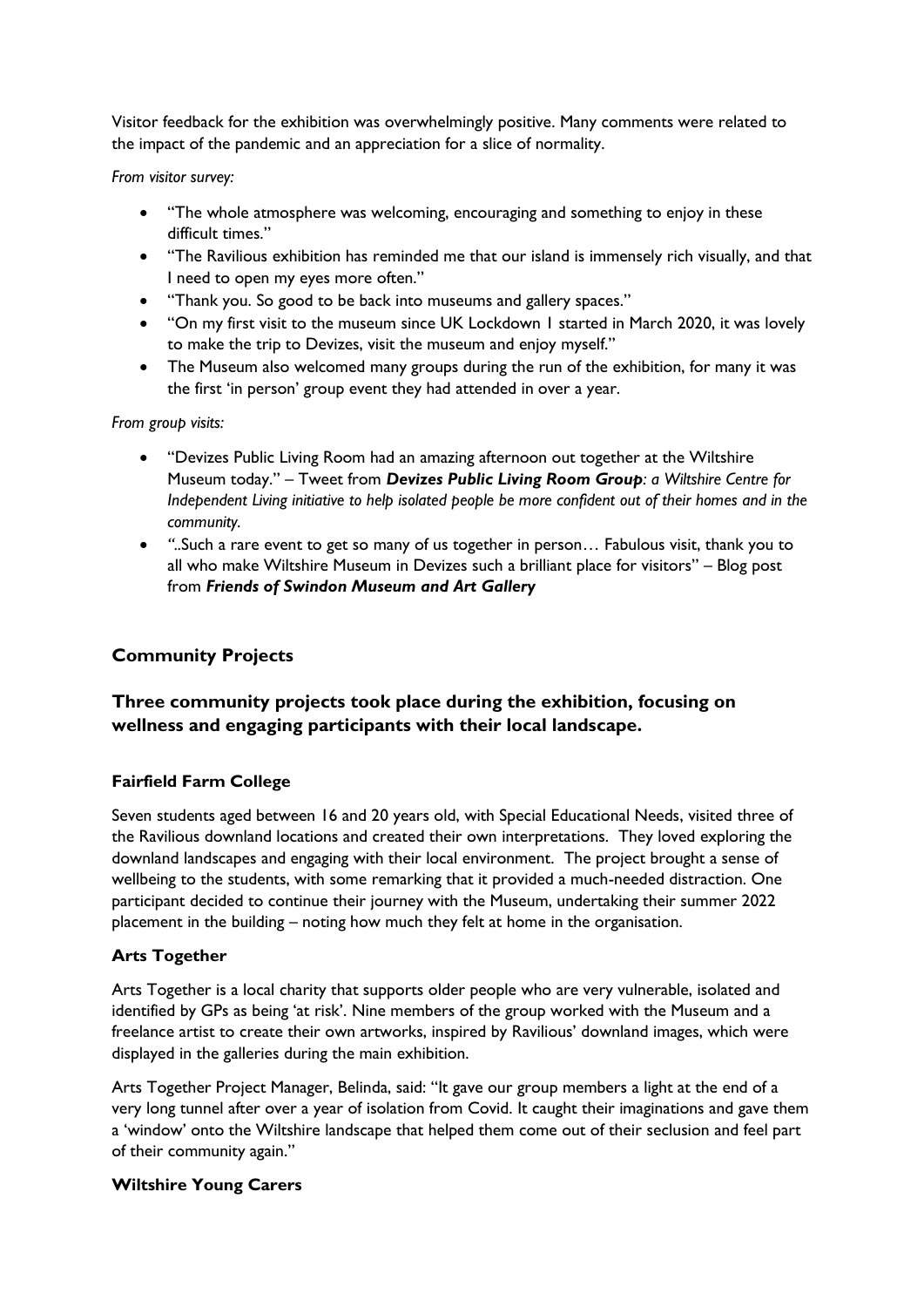Eight young people who look after family members created giant scrap "White Horses" which were displayed on the façade of the museum. They proved to be very popular with visitors. The young people noted how much they enjoyed getting out and spending time with other people their own age, particularly after what had, for many, been a very tough lockdown period.

# <span id="page-13-0"></span>**What is the legacy of the exhibition?**

- The Ravilious exhibition was more successful than we could have dared hope, despite being held during the challenging circumstances of COVID.
- Visitors enjoyed and valued the exhibition and felt that it was excellent value for money.
- We demonstrated that we can reach a worldwide online audience.
- We were able to combine a hugely popular exhibition with community events that helped us to reach new audiences and build new partnerships that are continuing in unexpected ways.
- We further demonstrated the positive impact that our programming can have on wellbeing, especially through our community, volunteering, and event programmes.
- Our staff and volunteers developed new confidence in their abilities, making us more ambitious in our programming.
- Our volunteer team size dramatically increased, and our relationship with them (both new and existing) and their desire to be advocates has been strengthened.
- We have significantly increased our profile in the town and with local business.
- Stakeholders, including Wiltshire Council and Devizes Town Council, have recognised the impact of the museum on tourism and economic development.
- We have learnt lessons in how to manage and develop our exhibition programme, and have shared those lessons during the development of our *Hardy's Wessex: the landscapes that inspired a writer* exhibition with our Wessex Museums partners and with other museums developing their exhibition programme.
- We have become a more resilient organisation, beating financial targets and becoming more confident in our ability to deliver our strategic objectives.
- We have proved to ourselves that we can take on the future challenge of the Devizes Assize Court project.

David Dawson, June 2022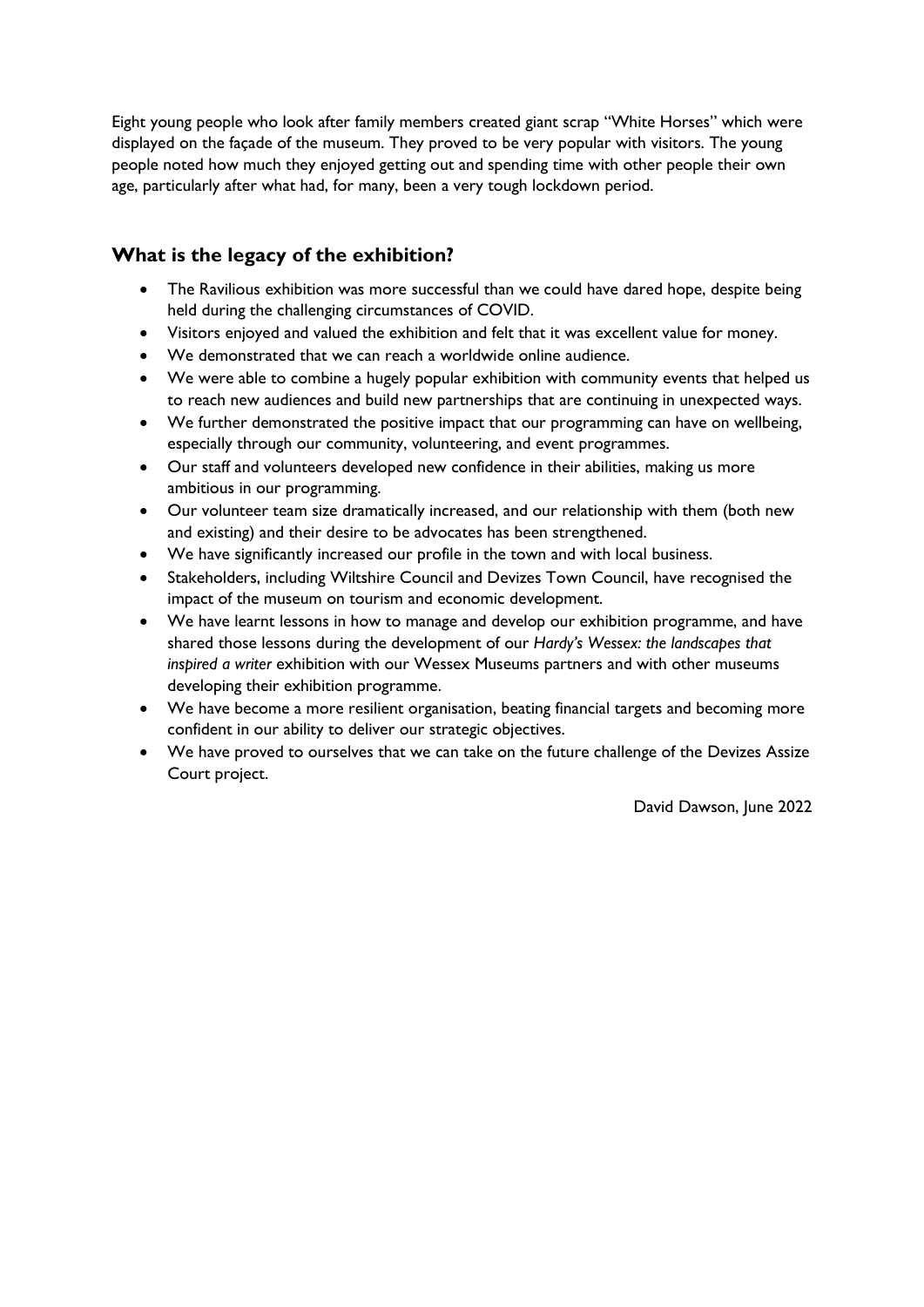# <span id="page-14-0"></span>**Appendix 1 – Events and Engagement**

## <span id="page-14-1"></span>**Events which explored the link between Ravilious and the Wiltshire Downlands** Real Life events

- 22nd October start of a 6-week art course inspired by Ravilious with local artist.
- 26 October 'Chalk landscapes and white horses' half-term children's activities.
- 9 October Hidden Histories group holiday tour
- 6 November 'Horses' activity session for under-fives and families.
- 12 November 'Ridgeway Hill Forts' walking tour.
- 8 January Ravilious workshops for older children.
- 15 January Ravilious workshops for younger children.
- 25 January Hidden Histories specialist group holiday tour

## 'Virtual' events

- 18 October Museum Director online talk about Ravilious including landscape inspirations.
- 15 November Wiltshire's White Horses talk.
- 2 December James Russell (guest curator) talk.
- 17 January staff talk to Wiltshire Archaeological and Natural History Society members about community projects.

## <span id="page-14-2"></span>**The events programme was significantly curtailed as a result of the COVID pandemic.**

## **Community Projects**

## **Arts Together**

We worked with a local charity which supports older people at risk of isolation via creative projects. Nine members created their own artworks, inspired by Ravilious' downland images, which were displayed in the galleries during the main exhibition.

This took place during lockdown. The planned mini-bus tours were abandoned, and the project took place via Zoom meetings and packages of creative materials delivered to members' homes. Drone footage from above the Westbury White Horse was the launch inspiration. Member's work reflected their love of their local landscapes (see attached PDF) and commented that it helped take them out of doors and into fresh air.

## **Wiltshire Young Carers**

Eight young people who look after family members created giant scrap "White Horses" which were displayed on the façade of the museum. They explored the Bratton White Horse, too, enjoying the freedom of the landscape. Their large White Horses made from scarp materials (see images of attached PDF) were popular with visitors.

## **Fairfield Farm College**

Seven students aged between 16 and 20 years old, with Special Educational Needs visited three of Ravilious downland locations and created their own interpretations. They loved visiting the downland landscapes. Comments included: *I liked going up to the white horse and looking over at the view"; "I liked doing all the sketching, I liked doing the sketching with a pencil and all that kind of stuff;" "I liked the people on the envelopes (paragliders)"*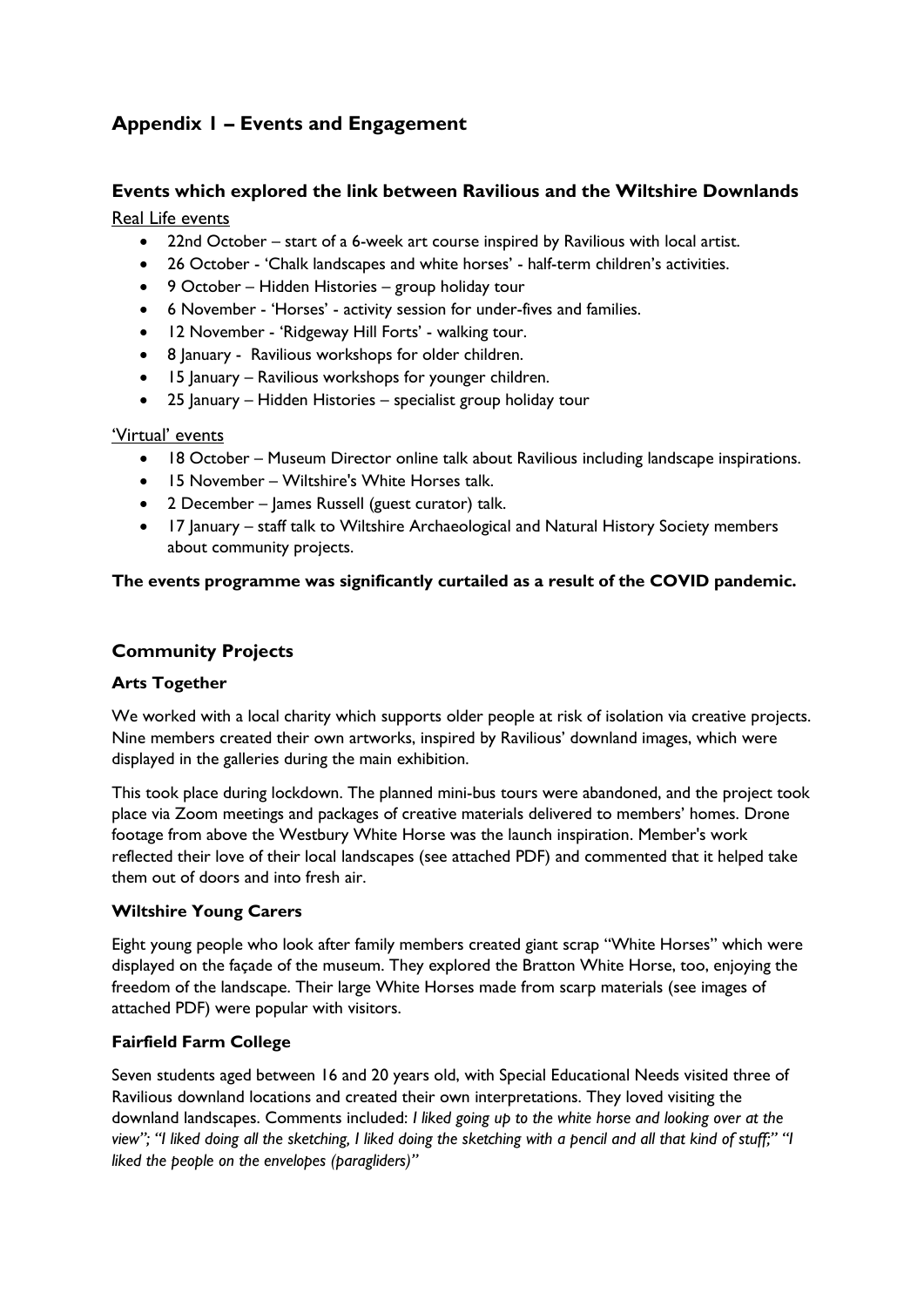The artist noted: "*They had fun spotting the train line and seeing the passenger and cargo trains*."

## <span id="page-15-0"></span>**Media Coverage**

- Extensive coverage by BBC Radio Wiltshire with 3 interviews plus a 5 day series recorded at the Museum,
- British Museum Members' Magazine
- Art Fund
- Art Quarterly
- The Times (weekly Court report Duchess of Cornwall visit).
- Bath Life
- **Bristol Magazine**
- Wiltshire Life Magazine
- Country Life Magazine
- Blackmore Vale Magazine,
- Evolver (SW Arts Magazine)
- The Bath Chronicle
- BBC Wiltshire (radio). A whole week feature and a one-off interview.
- Radio 4.
- 2 Podcasts 'Hidden Wiltshire' and 'For Arts Sake'

#### **Recommendation sites e.g., TripAdvisor, local neighbourhood forums etc. & Museum's social media channels and website comments.**

- **Online partnerships:** Noticeable amount of online content linking the exhibition to exploring the Wiltshire landscape. Sites including Visit Wiltshire, Stonehenge and VisitPewseyVale promoted the exhibition via exploring Wiltshire theme.
- **Landscape podcast:** The exhibition was the major topic of an episode of the hugely popular 'Hidden Wiltshire' podcast, plus mentioned in 6 others. All encouraging listeners to explore Ravilious' landscape. Average number of listeners to the podcast is 1,000 people per episode.
- **Website maps views:** 690 views on webpage which showed where Ravilious painted in Wiltshire and encouraged people to visit.
- **Social media comments:** Noticeable number of visitors posting about visiting the exhibition and then going to explore the landscape for themselves. Over 50 comments pertaining to landscape and the exhibition.